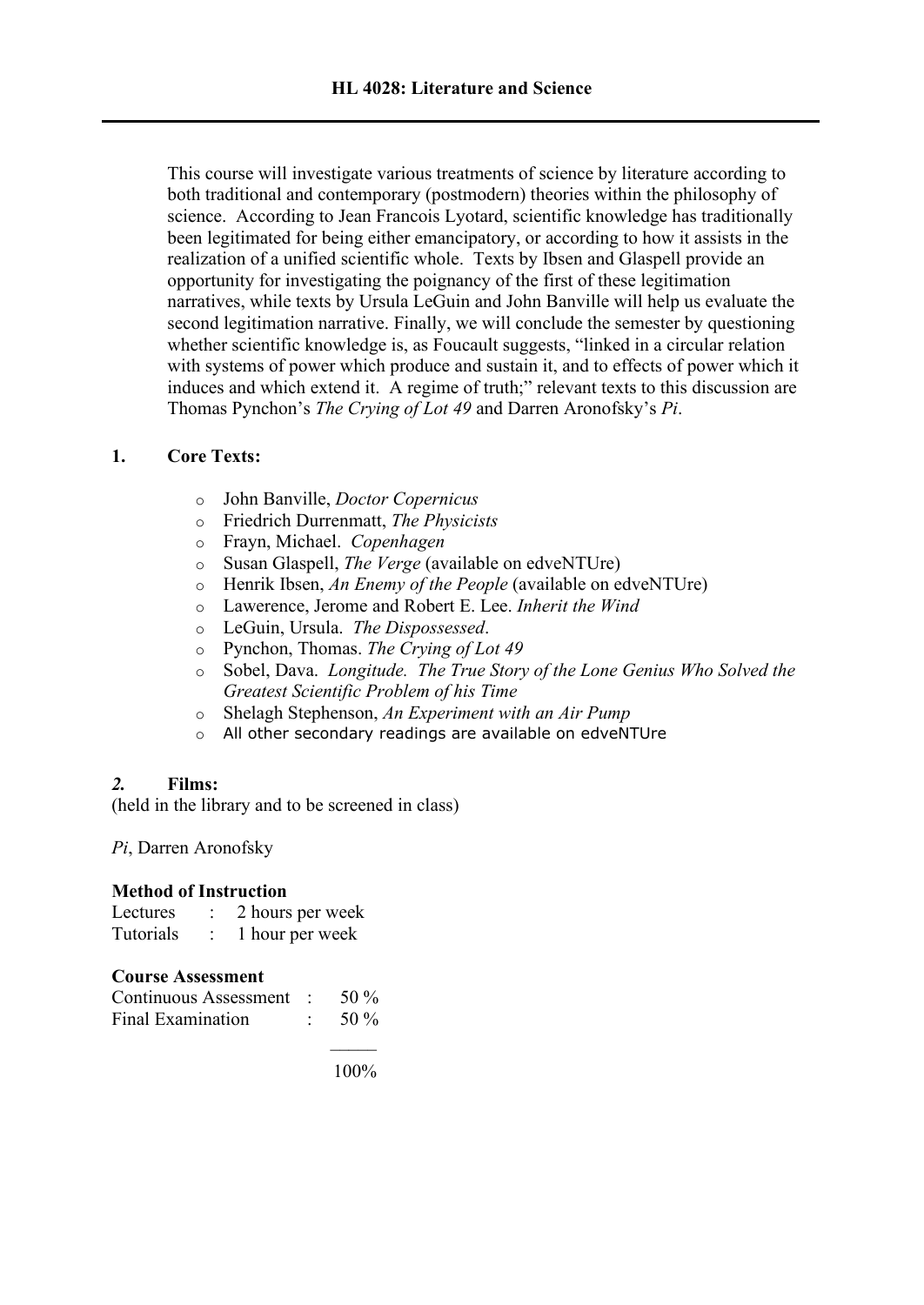**Proposal for the short Essay:** This 400 word proposal will make the case that the subject you are interested in is worthy of an essay. Those failing to turn this assignment in on time will lose a letter grade off their final essay.

**Final Essay:** This 2000 word essay (lower limit) must defend an original thesis about one of the works read in class – and do so by reflecting on secondary material about the play and/or the author of the play. You must use at least 3 secondary sources.

**B. The Final Examination** will consist of two essays worth equal points.

**\*\*Warning\*\* Plagiarism will not be tolerated and will result in automatic failure of the course.**

| <i>L</i> ecturer | Office Room No. | DID | <b>E-mail Address</b>      |
|------------------|-----------------|-----|----------------------------|
| Daniel Jernigan* |                 |     | $d$ ernigan $@$ ntu.edu.sg |

\* Course Co-ordinator

## **Proposed Lecture Schedule**

| Week No. | <b>Topics</b>                     | <b>Readings</b>            |
|----------|-----------------------------------|----------------------------|
| Week 1   | <b>Course Introduction</b>        |                            |
|          |                                   |                            |
|          |                                   |                            |
| Week 2   | <b>Science as Progress</b>        | Henrik Ibsen, An Enemy of  |
|          |                                   | the People; Leo Marx,      |
|          |                                   | "Does Improved             |
|          |                                   | <b>Technology Mean</b>     |
|          |                                   | Progress"                  |
| Week 3   | <b>Science and the Humanities</b> | Susan Glaspell, The Verge; |
|          |                                   | C. P. Snow, "The Two       |
|          |                                   | Cultures"                  |
| Week 4   | <b>Science and Religion</b>       | Lawerence, Jerome and      |
|          |                                   | Robert E. Lee. Inherit the |
|          |                                   | Wind                       |
| Week 5   | <b>Scientific Method</b>          | LeGuin, Ursula. The        |
|          |                                   | Dispossessed; Popper,      |
|          |                                   | "Conjectural Knowledge"    |
|          |                                   |                            |
| Week 6   | The Scientist as Heroic Figure    | John Banville, Kepler;     |
|          |                                   | Thomas Kuhn, "The          |
|          |                                   | Function of Dogma"         |
| Week7    | <b>Science and Historiography</b> | John Banville, Kepler      |
|          |                                   | continued;                 |

**A.**